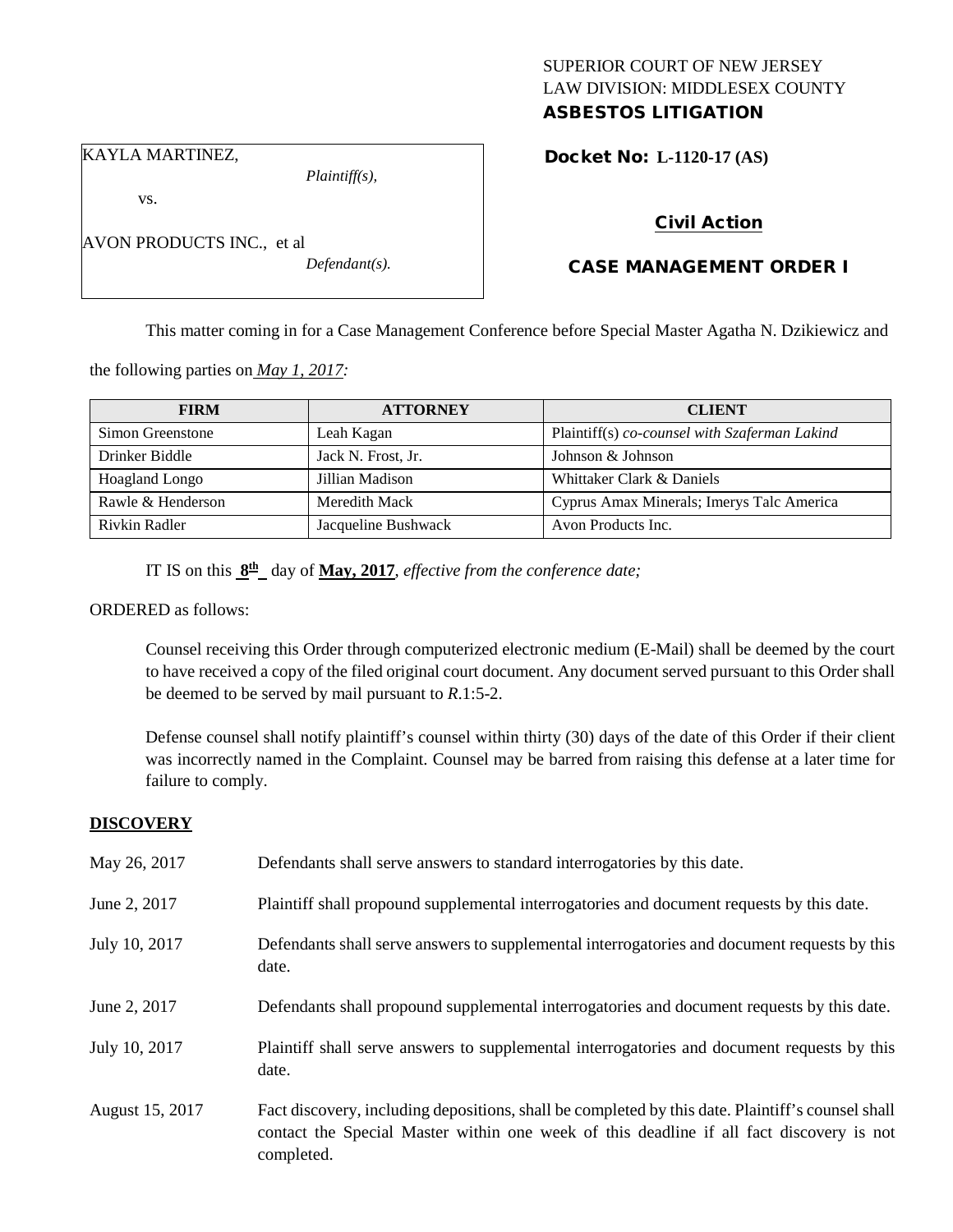#### August 15, 2017 Depositions of corporate representatives shall be completed by this date.

## **EARLY SETTLEMENT**

August 18, 2017 Settlement demands shall be served on all counsel and the Special Master by this date.

### **SUMMARY JUDGMENT MOTION PRACTICE**

- August 18, 2017 Plaintiff's counsel shall advise, in writing, of intent not to oppose motions by this date.
- September 1, 2017 Summary judgment motions shall be filed no later than this date.
- September 29, 2017 Last return date for summary judgment motions.

### **MEDICAL DEFENSE**

| August 25, 2017 | Plaintiff shall serve medical expert reports by this date. |  |
|-----------------|------------------------------------------------------------|--|
|                 |                                                            |  |

- August 25, 2017 Upon request by defense counsel, plaintiff is to arrange for the transfer of pathology specimens and x-rays, if any, by this date.
- October 31, 2017 Defendants shall identify its medical experts and serve medical reports, if any, by this date. In addition, defendants shall notify plaintiff's counsel (as well as all counsel of record) of a joinder in an expert medical defense by this date.

### **LIABILITY EXPERT REPORTS**

September 15, 2017 Plaintiff shall identify its liability experts and serve liability expert reports or a certified expert statement by this date or waive any opportunity to rely on liability expert testimony.

October 31, 2017 Defendants shall identify its liability experts and serve liability expert reports, if any, by this date or waive any opportunity to rely on liability expert testimony.

#### **ECONOMIST EXPERT REPORTS**

September 15, 2017 Plaintiff shall identify its expert economists and serve expert economist report(s), if any, by this date or waive any opportunity to rely on economic expert testimony.

October 31, 2017 Defendants shall identify its expert economists and serve expert economist report(s), if any, by this date or waive any opportunity to rely on economic expert testimony.

#### **EXPERT DEPOSITIONS**

November 30, 2017 Expert depositions shall be completed by this date. To the extent that plaintiff and defendant generic experts have been deposed before, the parties seeking that deposition in this case must file an application before the Special Master and demonstrate the necessity for that deposition. To the extent possible, documents requested in a deposition notice directed to an expert shall be produced three days in advance of the expert deposition. The expert shall not be required to produce documents that are readily accessible in the public domain.

\_\_\_\_\_\_\_\_\_\_\_\_\_\_\_\_\_\_\_\_\_\_\_\_\_\_\_\_\_\_\_\_\_\_\_\_\_\_\_\_\_\_\_\_\_\_\_\_\_\_\_\_\_\_\_\_\_\_\_\_\_\_\_\_\_\_\_\_\_\_\_\_\_\_\_\_\_\_\_\_\_\_\_\_\_\_\_\_\_\_\_\_\_\_\_\_\_\_\_\_\_\_\_\_\_\_\_\_\_\_